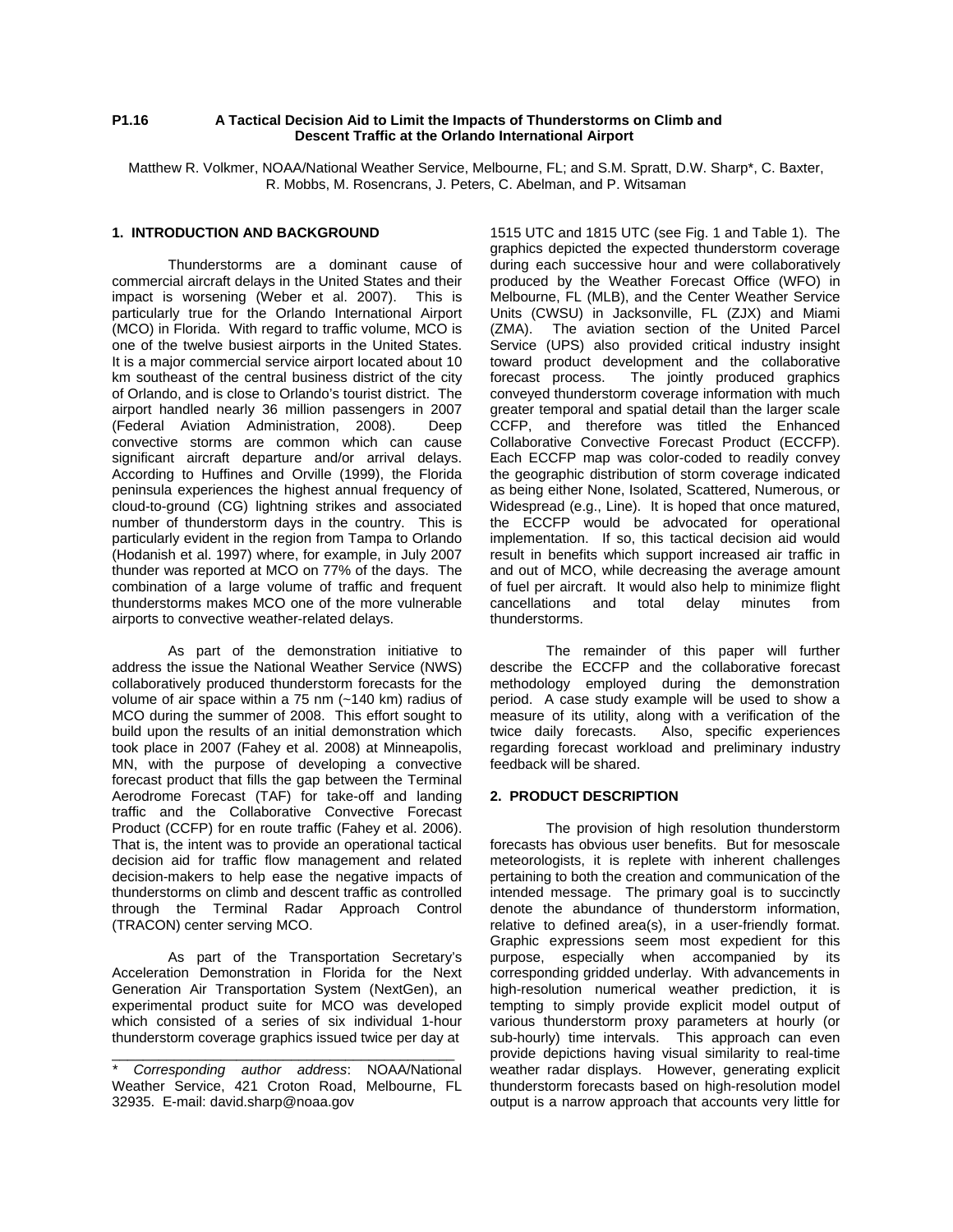inherent uncertainties. In some instances, this may do more harm than good (leading to unsafe decisions) if not tempered by experienced meteorologists or bolstered by an ensemble modeling system which can give credence to forecast variance. The optimal configuration and maintenance of an ensemble modeling system which can resolve individual convective cells within its separate members is a very ambitious effort. For a given WFO to generate 1-hour thunderstorm forecasts (either explicit or probabilistic in nature) would require computational resources and system administration demands that necessarily prohibited this as a practical approach at this time. This will undoubtedly change over the coming years as many aspects related to the overall future of weather forecasting are headed in this direction. Nonetheless, even contemporary observational data assimilation systems which robustly offer diagnostics that are rapidly refreshed, and can, in turn, support subsequent shortterm prognostics, struggle beyond 2- to 3-hour projections. Thus, the most profitable solution for now resides largely within the expertise of skilled meteorologists who can best discern the context of the situation and determine the appropriate means to prudently address and communicate it.



**Fig 1.** An example of the Enhanced Collaborative Convective Forecast Product (ECCFP) developed for the Orlando International Airport (MCO) as a tactical decision aid. The product is part of an experimental graphic suite which depicts 1-hour thunderstorm coverage, within 75 nm (~140 km) of MCO, successively across a 6-hour forecast period.

During the summer of 2007, an experimental TRACON thunderstorm forecast was produced for the Minneapolis air space. Many graphical display options were considered by the Minneapolis demonstration team (Fahey et al. 2008). The display option that was selected can be seen in Figure 2. Here a suite of plan view maps was produced to convey successive 1-hour

thunderstorm probabilities using color-coded polygons which were allowed to change in shape and dimension (e.g., not fixed) to better fit the evolving weather pattern across the six hour forecast period. This greatly improved the means for expressing both the temporal and spatial variability, and was favored among solicited users. An additional benefit to this option, when compared with other options, was the ability to easily furnish corresponding gridded information to a digital database. The only significant drawback in product format was that it was unlike either the TAF or CCFP in its essence.



**Fig 2.** An example of the experimental TRACON Thunderstorm Forecast Product prototyped for the Minneapolis International Airport (MSP) as a tactical decision aid.

For the summer of 2008, the Secretary of Transportation called for a field demonstration to accelerate pathfinder efforts for NextGen in Florida. The Orlando prototype was initiated at the request of the NWS Aviation Services Branch and coordinated through NWS Southern Region Headquarters. Developers at WFO MLB opted to build upon the strengths of the Minneapolis prototype, but to also seek a more intuitive linkage to the larger scale CCFP. Since the CCFP already depicts thunderstorm coverage, adjustments were made to produce locally enhanced collaborative 1 hour thunderstorm coverage products (instead of probability products) to be depicted on color-coded maps. Fig. 1 provides an example depiction of the ECCFP with cooler colors (green and yellow) representing low percentage coverage, and warmer colors (orange, red, and purple) representing moderate to high percentage coverage. Table 1 associates a color palette with coverage descriptors and percent coverage values. Initial coverage categories were closely aligned with standard NWS coverage categories for convective precipitation. This made it easier for forecasters to streamline associated workload responsibilities. Through limited feedback, this display option was also deemed more intuitive for users. It also gave the developers the needed leverage to promptly deliver daily verification statistics to help calibrate daily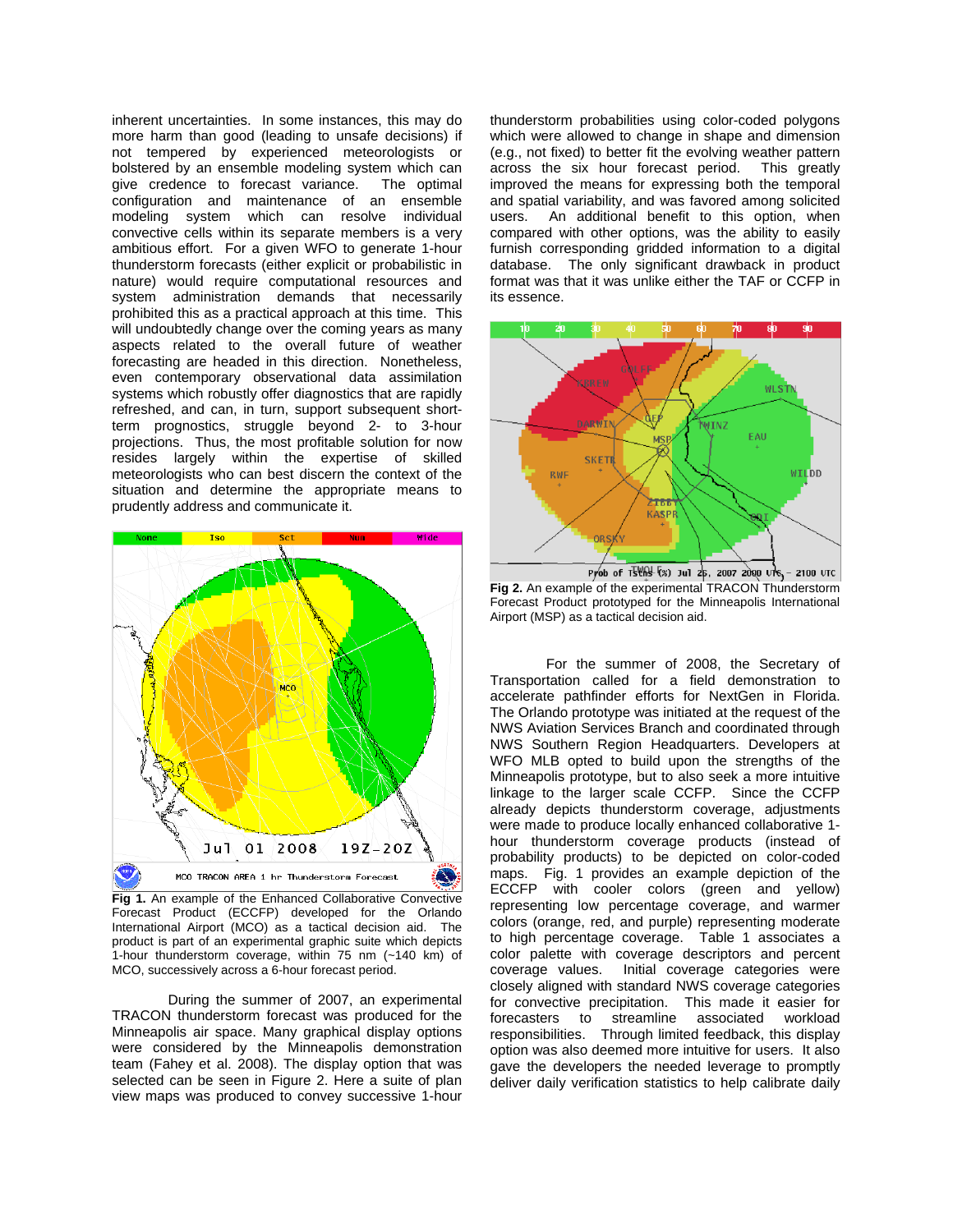| Color | <b>Coverage Descriptor</b> | % Coverage    |  |  |
|-------|----------------------------|---------------|--|--|
|       | None (or Few)              | $0\% - 9\%$   |  |  |
|       | Isolated                   | $10\% - 24\%$ |  |  |
|       | Scattered                  | 25% - 54%     |  |  |
|       | <b>Numerous</b>            | 55% - 74%     |  |  |
|       | Widespread (or Line)       | 75% - 100%    |  |  |

forecasts and to assess product utility as a function of forecast accuracy.

**Table 1.** Thunderstorm coverage categories.

 In practice, the ECCFP consisted of six 1 hourly thunderstorm coverage forecasts issued twice per day with output graphics embedded within NWS/CWSU web pages for real-time customer use. Issuance times were 1515 UTC and 1815 UTC (Table 2). Forecast depictions were integrated across the prescribed hour.

| <b>Issued</b>   | <b>ECCFP: Six 1-hourly Graphics</b><br>(integrated across the prescribed hour) |                 |                 |                 |                 |                 |  |
|-----------------|--------------------------------------------------------------------------------|-----------------|-----------------|-----------------|-----------------|-----------------|--|
| <b>1515 UTC</b> | $15 -$                                                                         | $16-$           | $17 -$          | 18-             | $19 -$          | -20             |  |
|                 | 16Z                                                                            | 17Z             | 18Z             | 19Z             | 20Z             | 21Z             |  |
| <b>1815 UTC</b> | $18 -$                                                                         | $19 -$          | $20 -$          | $21 -$          | $22 -$          | $23 -$          |  |
|                 | 19Z                                                                            | 20Z             | 21Z             | 22Z             | 23Z             | 24Z             |  |
|                 | Hr <sub>1</sub>                                                                | Hr <sub>2</sub> | Hr <sub>3</sub> | Hr <sub>4</sub> | Hr <sub>5</sub> | Hr <sub>6</sub> |  |

**Table 2.** A listing of the valid times for the six 1-hour thunderstorm coverage forecast graphics. Forecast packages were issued twice per day.

The operational availability of the ECCFP for use as a tactical decision aid was from Wednesday, June 18, 2008 to Friday, September 12, 2008. The graphics were produced Monday through Friday, but were suspended on weekends, holidays, and during tropical cyclone situations due to demonstration staffing constraints.

## **3. LOCAL DEVELOPMENT PROCESS**

### 3.1 AWIPS/GFE Configuration

To support the production and verification of the experimental ECCFP, unique configurations were needed for WFO MLB's Graphical Forecast Editor (GFE) within their Advanced Weather Information Processing System (AWIPS). Two new discrete 1-hour thunderstorm coverage weather elements were added to GFE to handle the 1515 UTC and 1815 UTC forecast packages respectfully. A customized color table was also developed and associated to these two new elements. To improve information context, customized *shapefiles* of established airways, Class B airspace, the MCO identifier, range rings, etc., were added to AWIPS and GFE as screen display map backgrounds. These were also added to the output graphics themselves, in order to elevate product utility. Several scripts were then coded to make the graphic images in portable network graphic (PNG) format, and to upload them to the web site(s). Additional scripts were coded to archive and library all of the finalized graphics.

To assist with verification, an existing GFE Smart Tool (called *LightningTools*) was downloaded from the NWS Smart Tool Repository and installed. The tool was then modified for thunderstorm coverage verification. The Smart Tool operated on archived National Lightning Detection Network (NLDN) data to locate CG strikes within defined 1-hour time periods and applied a set radius of influence for each strike to create a geographic thunderstorm footprint. For further details, please refer to Section 5.

#### 3.2 Web Site Development

 To facilitate user interaction and forecaster collaboration, it was necessary to develop two similar, but separate, web pages. The first page was designed as a user interface for posting and displaying finalized ECCFP graphics (Fig. 3). The page resided on the ZJX web site where any user could evaluate the ECCFP as a tactical decision aid. The web page was designed according to agency standards including a Product Description Document (PDD) and user feedback mechanism. The main page simultaneously displayed smaller versions of all six individual 1-hour forecast graphics in a top and bottom row. This was done to give users a big picture perspective, temporally and spatially, on the evolving thunderstorm coverage situation. For a detailed hour by hour perspective, users could click on any image to examine a full-sized view with clickable functionality to conveniently advance to the next 1-hour graphic.



**Fig 3.** An example of the experimental ECCFP as displayed on the CWSU Jacksonville web site. The site was made available to all users.

The second web site was created strictly to aid the collaboration forecast process among the demonstration participants. For each ECCFP package,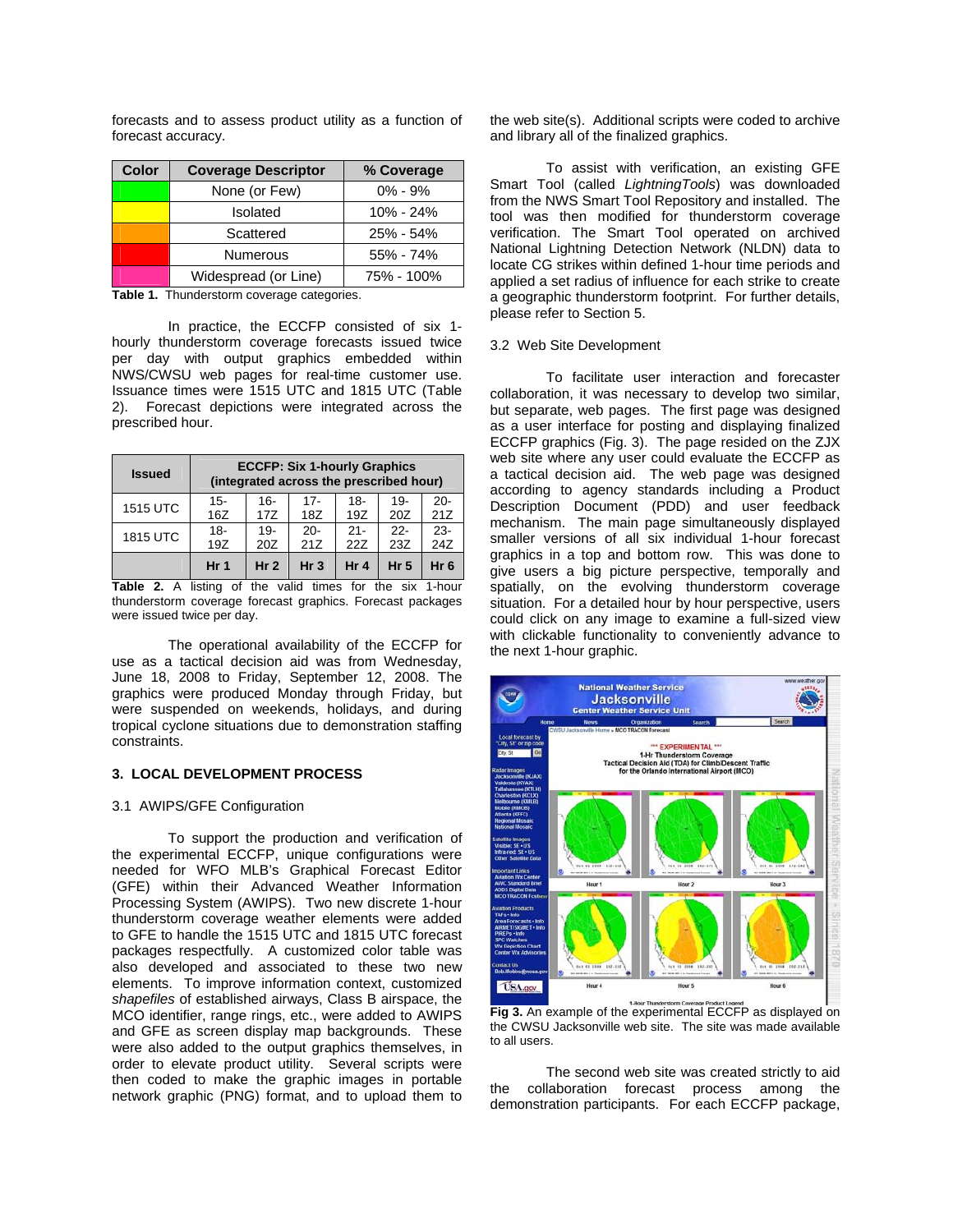initial forecast graphics were made by WFO MLB and then uploaded to the collaboration site. This served as a common workspace to view and offer suggested improvements. Using inter-site collaboration techniques (see section 4), forecasts were then finalized on GFE and posted to the user site. Both the user site and collaboration site were clearly labeled as providing experimental information. By executing select scripts, all graphics were immediately cleared from the collaboration site as soon as the collaboration process was ended. Graphics on the user site remained through their valid period and were either replaced by the next package or cleared at the end of the day.

## **4. LOCAL FORECAST PROCESS**

 The ECCFP forecast process was comprised of two fundamental phases. During the first phase, an initial forecast package was created by WFO MLB meteorologists. The following phase resulted in refinement of the package into a final forecast state through utilization of a highly effective, interactive collaborative process.

The daily forecast process began with an examination of the CCFP (national scale) to ensure overall consistency, but also to consider potential times when, and locations where, down-scaled details could be incorporated to produce a value-added suite of local forecast graphics. Other preliminary steps typically involved reviewing trends of archived lightning strikes from the previous day (especially important during persistent flow/moisture patterns) and evaluating a local gridded lightning climatology based on the prevailing synoptic flow. Together, these initial assessments helped define a general 'first guess' field, which could next be further refined by mesoscale and local analyses and forecast model output.

Forecasters continually monitored highresolution local analyses and real-time total lightning information as well as satellite and WSR-88D radar time lapses to gauge development of convective trends associated with sea/river/lake breeze boundaries and outflow boundaries. Multiple high resolution models (ranging from the 40 km NAM to a locally run 2.5 km WRF) and an experimental model-based statistic lightning forecast scheme were closely and continuously examined. After carefully evaluating each of the previously identified data sets, forecasters then used GFE to manually create six individual graphical forecasts, with each one-hour time period depicting the expected categorical coverage of lightning storms. A final assessment was then performed on each graphic, which often resulted in minor expansions or reductions of contoured regions based on forecaster expertise of the local convective patterns. On average, MLB forecasters invested approximately 1 hour per forecast package or 2 hours per day to analyze trends, evaluate forecast guidance and create the graphics

<span id="page-3-0"></span> Once the initial graphical forecasts were completed and uploaded to the collaboration web-site,

the second phase of the process was initiated. During the first half of the demonstration period (June-July) WFO MLB hosted online collaboration meetings using commercially available software called *GoToMeeting*[1](#page-3-0) . During the second half of the project (August-September), CWSU ZJX hosted the online meetings in order to fully test bi-directional operational capabilities and potential backup service functionality. Throughout the project, WFO MLB forecasters began each collaboration session by describing the synoptic and mesoscale meteorological situations related to the initial package. CWSU ZJX then lead group discussions by chronologically assessing each individual forecast graphic. Using computer pens, participants drew suggested refinements on the displayed graphic using *GoToMeeting* (Fig. 4) while MLB forecasters made the actual changes within GFE. Each participating forecaster was encouraged to provide input for each of the six 1-hour thunderstorm coverage forecasts. Once each forecast graphic was evaluated and modified if warranted, the finalized package was uploaded to the user web site for tactical decision-making. The collaboration process took an average of 15 minutes per session to perform, or 30 minutes per day.



**Fig 4.** An example 1-hour thunderstorm coverage forecast graphic as displayed on the collaboration web site. The initial forecast graphic (the underlay) was produced by WFO Melbourne. Online interactive collaboration sessions were conducted to give CWSUs Jacksonville and Miami, as well as United Parcel Service, the opportunity to suggest refinements (the blue lines) to the forecast.

 $\overline{a}$ 

 $1$  NOTE: Mention or display of a trademark, proprietary product, or firm in text or figures does not constitute an endorsement by the National Weather Service, NOAA or the Department of Commerce, and does not imply approval to the exclusion of other suitable products or firms.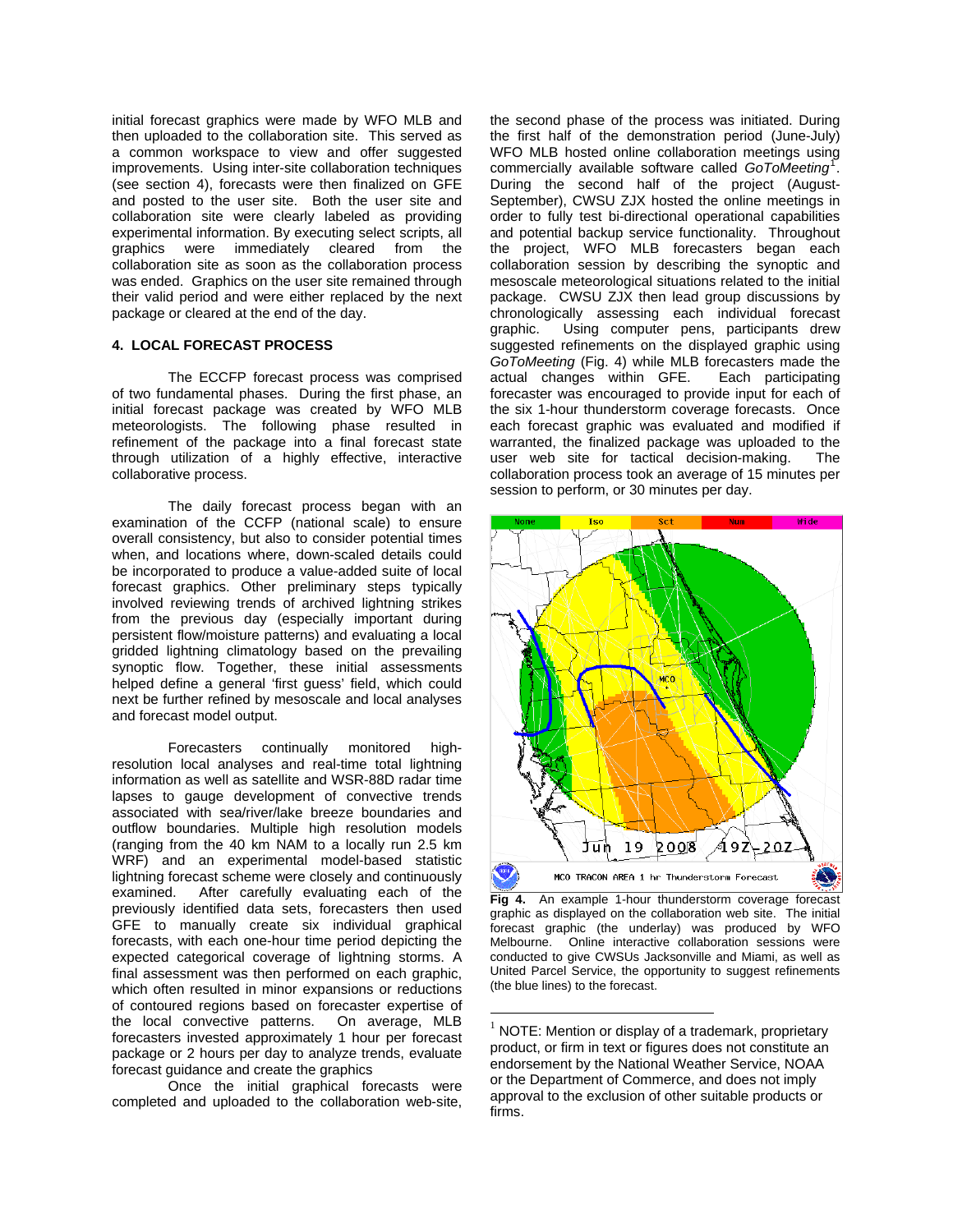# **5. VERIFICATION**

#### 5.1 Verification Process

An objective verification scheme was developed to assess each thunderstorm coverage area for every 1 hour forecast generated during the demonstration period. Specifically, the verification methodology calculated individual and composite statistics for each unique lightning coverage category relative to a thunderstorm footprint grid which was derived by taking a 6.5 km radius around each lightning strike for all lightning strikes that occurred during each hour of the forecast. The area of influence around each lightning strike was calculated by a GFE Smart Tool and then compared to the area defined by each coverage category that was made for each hour.

A four step process was employed in GFE to calculate the verification statistics.

- 1. Archived lightning strike data were copied into the forecast database via a GFE procedure.
- 2. A Lightning Radius Tool was run to calculate a predefined (6.5 km) radius around each strike.
- 3. An edit area was selected for each thunderstorm coverage area forecast.
- 4. The *LightningStats* tool was run based on a selected thunderstorm coverage area to generate the needed statistics.

The *LightningStats* tool displayed statistics for each coverage area forecast. These statistics included: total number of grid boxes in the coverage area, total area (e.g., grid boxes) influenced by lightning strikes, percent of area influenced and total number of strikes in the coverage area. All derived statistics were entered into an Excel spreadsheet to track performance on a daily and cumulative (e.g., project to date) basis. Some of the calculated statistics included: percent of forecasts below, within, or above the target category for each hour; and overall percent averages for each coverage category for the 1515 UTC, 1815 UTC and the combined forecasts

### 5.2 Analysis of Results

Over the course of the three month project, a total of 1439 individual coverage areas (see Table 1) were forecast and verified (e.g. depictions of 'none', 'isolated' and 'scattered' regions for a particular forecast hour would result in three coverage areas). Of this total, areas of 'none' were forecast 656 times (46% of total),' isolated' 538 times (37%), 'scattered' 235 times (16%), 'numerous' only ten times (1%) and 'widespread' was never forecast. Cumulatively, a majority (874 or 60%) of the forecasts verified within the expected category, with the remaining 400 (27%) being over-forecast (e.g. a forecast of 'scattered' verifying as 'isolated') and 191 (13%) under-forecast. Stratifying by category revealed that forecasts of low (87% of 'none' forecasts within category) and high (60% of 'numerous' forecasts within

category) coverage verified best. A general overforecast bias was evident for the 'isolated' (47% overforecast, 40% within category and 16% under-forecast) and 'scattered' (60% over-forecast, 32% within category and 6% under-forecast) categories.

While the over-forecast bias for isolated and scattered convection first appears substantial, it should be noted that the objective verification scheme treated any verification of greater than 0.5% below the target range as an over-forecast. Thus, a 'scattered' forecast (25-54% target range) which verifies with 24.4% coverage counts as an over-forecast, whereas a visual comparison between the forecast graphic and actual radar and lightning data would most likely result in a beneficial forecast for users of the product. Similarly, a coverage forecast which objectively verified poorly due to a small temporal or geographical displacement versus ground truth verification, may also still offer highly useful guidance for those evaluating the graphics for convective trends. For these reasons, an alternative phenomenological-based verification method may be explored in the future (Lambert, 2006) to provide a more realistic view of the utility of the graphical forecasts.

For now however, we will continue with the objective statistical approach to examine relative forecast accuracy. For each forecast package, the percent of cumulative forecasts occurring within each categorical target range were tabulated for each forecast hour. In other words, all category forecasts were verified individually and forecasts within the correct category were summed then divided by the total number of category forecasts. The results of this analysis are shown in Fig. 4.



**Fig. 4** Percentage of category forecasts within the expected target range (Table 1) at each forecast hour for each forecast package.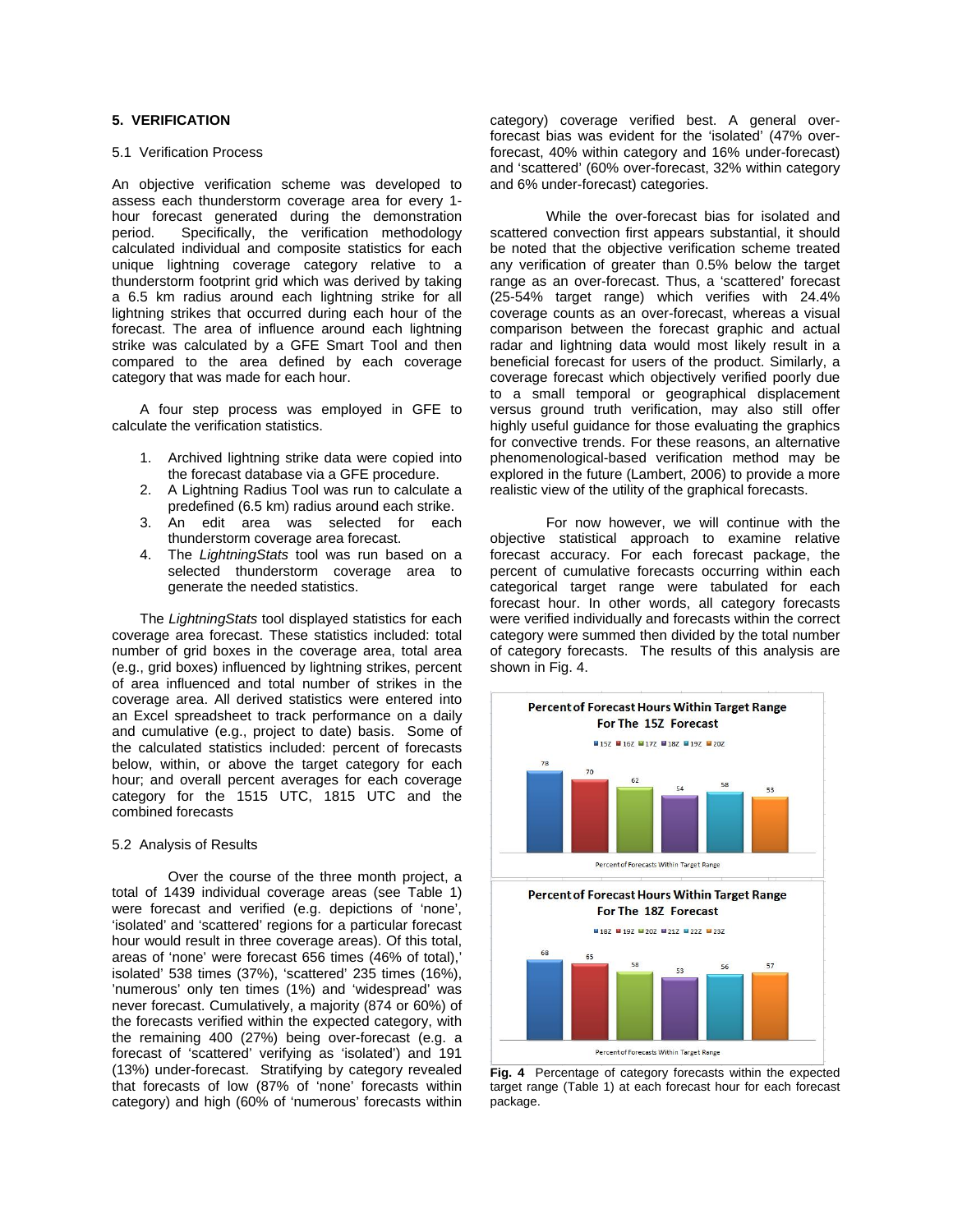The first item to note in Fig. 4 is that a majority of forecasts verified in the proper category at every forecast hour. The most accurate forecasts are those at the shorter time ranges, with a gradual lessening of accuracy with time through hour 4 (averaging near -10% per hour), then a nearly steady rate at hours 5 and 6. The morning forecasts for hours 1-3 were 4-10% more accurate than the corresponding afternoon forecast hours, perhaps due to an abundance of accurate 'none' forecasts due to lower lightning prospects early in the day, on average (Fig. 5). It is interesting to note that cumulative forecast accuracy at the time of maximum lightning occurrence (19-21 UTC/hours 5-6; Fig. 5) for the morning package differed little from the accuracy exhibited during the previous lower coverage hour (18- 19 UTC/hour 4), even though complex boundary interactions were typically initiating new convective development resulting in a seemingly more difficult forecast. For the afternoon package, the time of peak lightning occurred during forecast hours 2-3, yet the rate of forecast accuracy decrease with time was nearly the same as during the corresponding, yet relatively easier forecast hours of the morning forecast package.

In summary, the verification data revealed:

- a skillful percentage of forecasts verified within the correct category for all forecast hours.
- a relative measure of forecast skill in the overall percent coverage averages for each thunderstorm coverage category.
- a small over-forecast bias was apparent. primarily within the scattered category.



**Fig. 5** The cumulative number of cloud to ground lightning strikes by hour within 75 nm of MCO for all forecast days of the demonstration period. The data shows a peak in lightning activity from 20Z-21 UTC across central Florida. Although the overall hourly lightning strike data statistics are based on one summer season, the climatological forecast trend with a peak of thunderstorm activity in the late afternoon is pronounced and may be useful itself for general flight planning.

## **6. CASE STUDY – 26 June 2008**

A convectively active day was expected across the central Florida peninsula on 26 June 2008. The synoptic flow regime included a low level ridge axis between Cape Canaveral and Jacksonville at 925 mb (Fig. 6). As evidenced by the 15 UTC Cape Canaveral sounding (Fig. 7), a very moist and unstable air mass was across Central Florida. Precipitable water values were near 2.25 inches with cold mid-level temperatures of -9C at 500 mb. The mid layer flow was southsouthwest to southwest at 10 to 15 knots due to an upper level trough across the western Gulf of Mexico (not shown).

The east coast sea breeze became active by mid morning from Melbourne south to Fort Pierce with the first lightning strike of the day in the MCO TRACON area in southeast Brevard County by 14 UTC. Early morning lightning storms over the southeast Gulf of Mexico produced an outflow boundary which moved onshore the southwest Florida coast and initiated additional convective storms south of Tampa Bay by 18 UTC.

The challenge for the 15 UTC ECCFP forecast package was to accurately delineate a high coverage of thunderstorms temporally and spatially based on the expectation of a continued expansion of early east coast storms forced by the sea breeze boundary and additional storms that would likely develop in association with the outflow boundary moving ashore the southwest Florida coast.



**Fig. 6** 925mb wind field over Florida from NCEP/NCAR Reanalysis data (Kalnay et al. 1996) at 12 UTC 26 June 2008. Image provided by the NOAA/ESRL Physical Sciences Division, Boulder, CO; http://www.cdc.noaa.gov.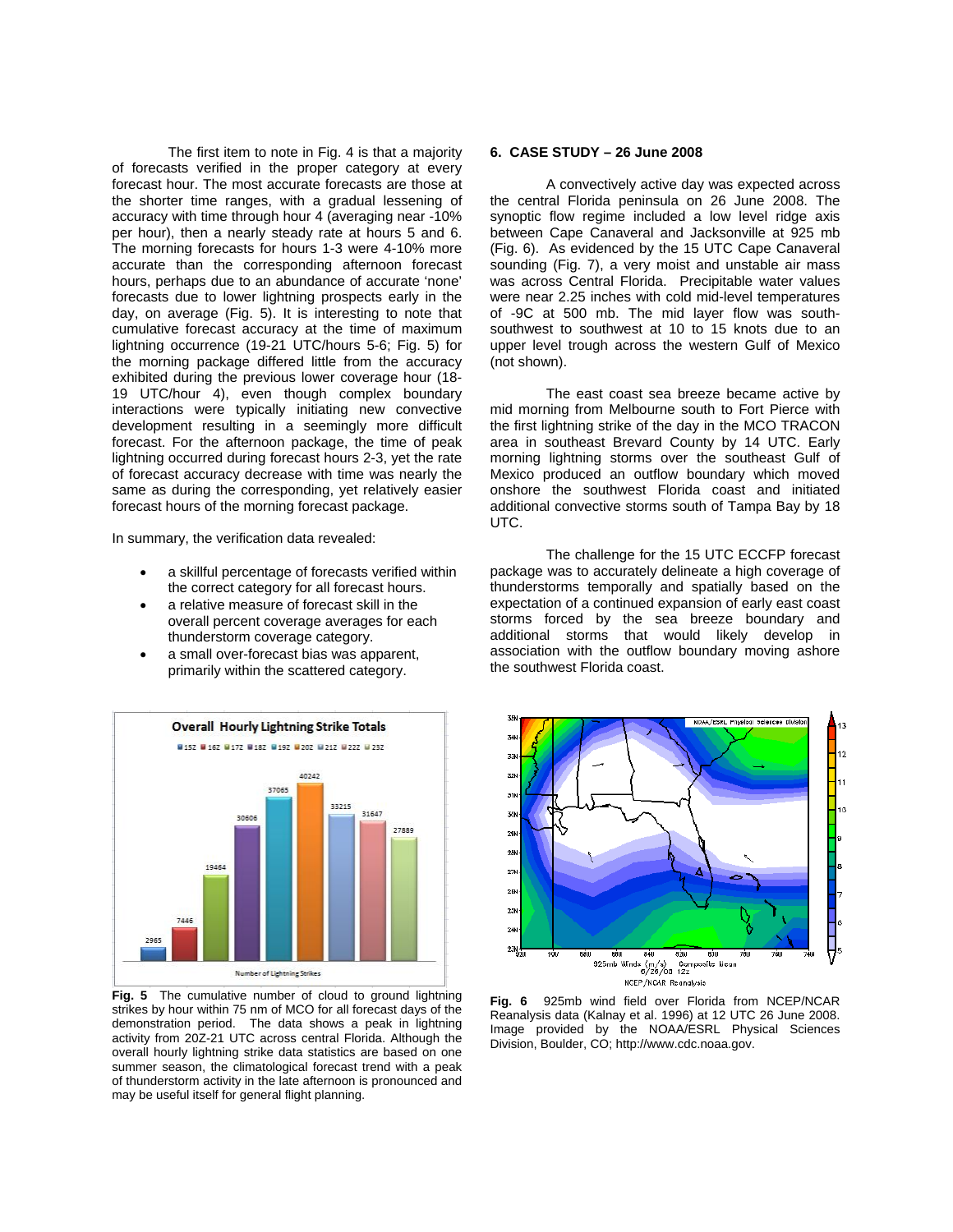

The 15 UTC forecast introduced a scattered area of thunderstorms between 18 and 19 UTC (Fig. 8) and a numerous area of thunderstorms west of Orlando between 20 and 21 UTC (Fig. 9). This day was one of only four days which numerous storms were forecast during the project. Radar, satellite and high-resolution local analysis (Fig. 10) trends through early afternoon confirmed that the morning forecast was on track and confidence increased that a high coverage of storms would occur during the mid to late afternoon. Only small modifications were required to the location of the maximum storm coverage within the afternoon package, with an extension of the high coverage into hour 4 (21- 22 UTC), then a gradual lowering and slow eastward advance of convection for hours 5 and 6 (22-24 UTC). The objective statistical verification for this day revealed a very skillful set of high coverage forecasts.



and valid for 18 to 19 UTC.



**Fig. 9** ECCFP 6-hr forecast produced at 15 UTC 26 June 2008 and valid for 20 to 21 UTC.

The morning forecast accurately depicted areas of scattered convection from 18 to 21 UTC (hours 4-6), with an embedded area of numerous storms from 20-21 UTC (hour 6). The afternoon package continued the established trend and correctly identified areas of scattered-numerous coverage 18-21 UTC (hours 1-3) and properly extended the numerous storms an additional hour (21-22 UTC, hour 4). The area of high storm coverage dissipated faster than anticipated however between 22-24 UTC, resulting in an overforecast bias of scattered coverage during these hours. Overall, all three numerous coverage forecasts verified and six of nine scattered coverage forecasts were within the target range. A phenomenological verification approach likewise indicated favorable results when comparing the forecast graphics to areas of deep convection within radar imagery (Fig. 11).



**Fig. 10** ADAS analysis 850-650 mb layer average relative humidity and winds valid at 18 UTC 26 June 2008.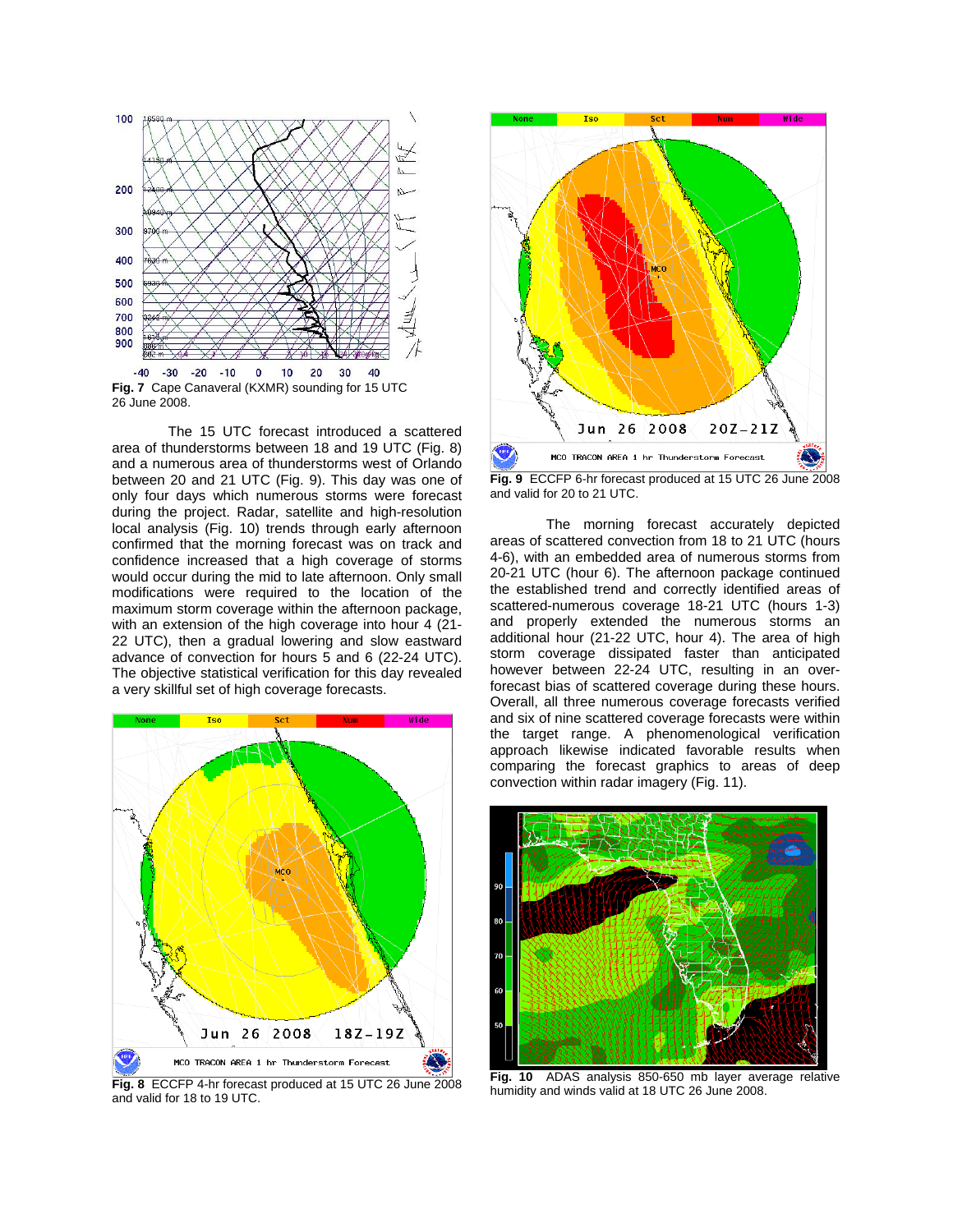

**Fig. 11** MLB 88D Base Reflectivity 2031 UTC 26 June 2008

## **7. USER FEEDBACK AND SUMMARY**

 During the demonstration, user feedback was solicited through the PDD which was posted on the ECCFP web site. Additional surveys were distributed to select users who were responsible for traffic flow within the MCO TRACON area during the summer of 2008. Informal commentary was also accepted from additional segments of the aviation community. Although still preliminary and limited in scope, most of the returned comments were considered positive. Users found the ECCFP sound in technical quality and easy to use. High marks were given to NOAA/NWS to continue its development toward operational provision. Most often the forecast graphics were used on a daily basis for short-range (traffic flow) planning and plan short-range (traffic flow) planning and plan amendments. Use was frequent, but not continuous (such as with weather radar or satellite). Many stated that they would like to see the ECCFP issued for other major airports in Florida (e.g. Miami and Tampa Bay). Since the ECCFP graphics were generated from gridded information, convective forecasts of 1-hour thunderstorm coverage are plausible as a forecast component within NextGen, especially given that NOAA/NWS has a leading role in contributing to its design (Miner et al. 2009).

Some users inquired about the value of the product vs. the extent of collaborative effort poured into the forecast process. At this point, this comment is difficult to counter since the ECCFP is not (yet) mature and still lacks several of the informational amenities currently found within the CCFP. These amenities include expressions of confidence per forecast, and other thunderstorm parameters like growth tendency and storm top heights. Users also commented that perhaps the audience was too narrow, and that general aviation users might also benefit from the ECCFP. More so, other user groups outside of the aviation industry might derive a tactical benefit, appreciating its short-term value.

As it relates to workload, WFO MLB forecasters strongly felt that the considerable investment in time and expended expertise should yield a product (suite) with more universal leverage. To collaboratively produce the ECCFP, MLB forecasters spent an average of 2.5 hours per day assessing the convective environment, drawing initial coverage contours on GFE, and coordinating the final product among CWSUs and industry partners before posting. Since thunderstorms can adversely impact many people in different ways, it is a weather element that commands high priority for the forecaster's attention. Therefore, operational duty priorities need to correspondingly adjust, but the payoff should yield enhancements to all forms of first-period forecasts and not just aviation. It is not deemed feasible to continually provide and maintain the ECCFP (e.g., 7 days per week, 24 hours per day) without adding forecasters to existing staffing profiles and/or adjusting current duties (based on forecaster impressions during the demonstration). Finally, for CWSU and UPS meteorologists, the process required about 1.0 hours per day.

In summary, overcoming the challenges of providing timely and responsible 1-hour thunderstorm coverage forecasts is best accomplished through an orchestrated man-machine mix. Automation is necessary to assimilate the abundance of observational data and to produce short-term convective forecast solutions. However, forecaster expertise is required to differentiate day to day (run to run) model performance, and to account for forecast variability. There is no substitute for knowing when to infuse past experience, persistence, climatological, statistical, and historical forecast approaches into the process and to what extent. Further optimization is achieved through multiperspective collaboration.

If another phase of the demonstration is supported for 2009, it is recommended that the items below be considered:

- 1. refinement of the forecast process
- 2. development of additional GFE Smart Tools
- 3. examine the possibility of adding growth tendency, storm top heights, and forecast confidence as information elements
- 4. provide daily on-line verification
- 5. include additional Florida airports
- 6. produce additional packages per day
- 7. introduce the product to other user groups
- 8. consider service backup implications
- 9. offer forecast output in gridded form
- 10. improve use of man/machine guidance
	- a. short-range ensembles
		- b. automated nowcasting schemes

#### **8. ACKNOWLEDGEMENTS**

Beyond the authors' contributions already cited within this paper, the demonstration team would like to thank the forecasters at each of the participating offices